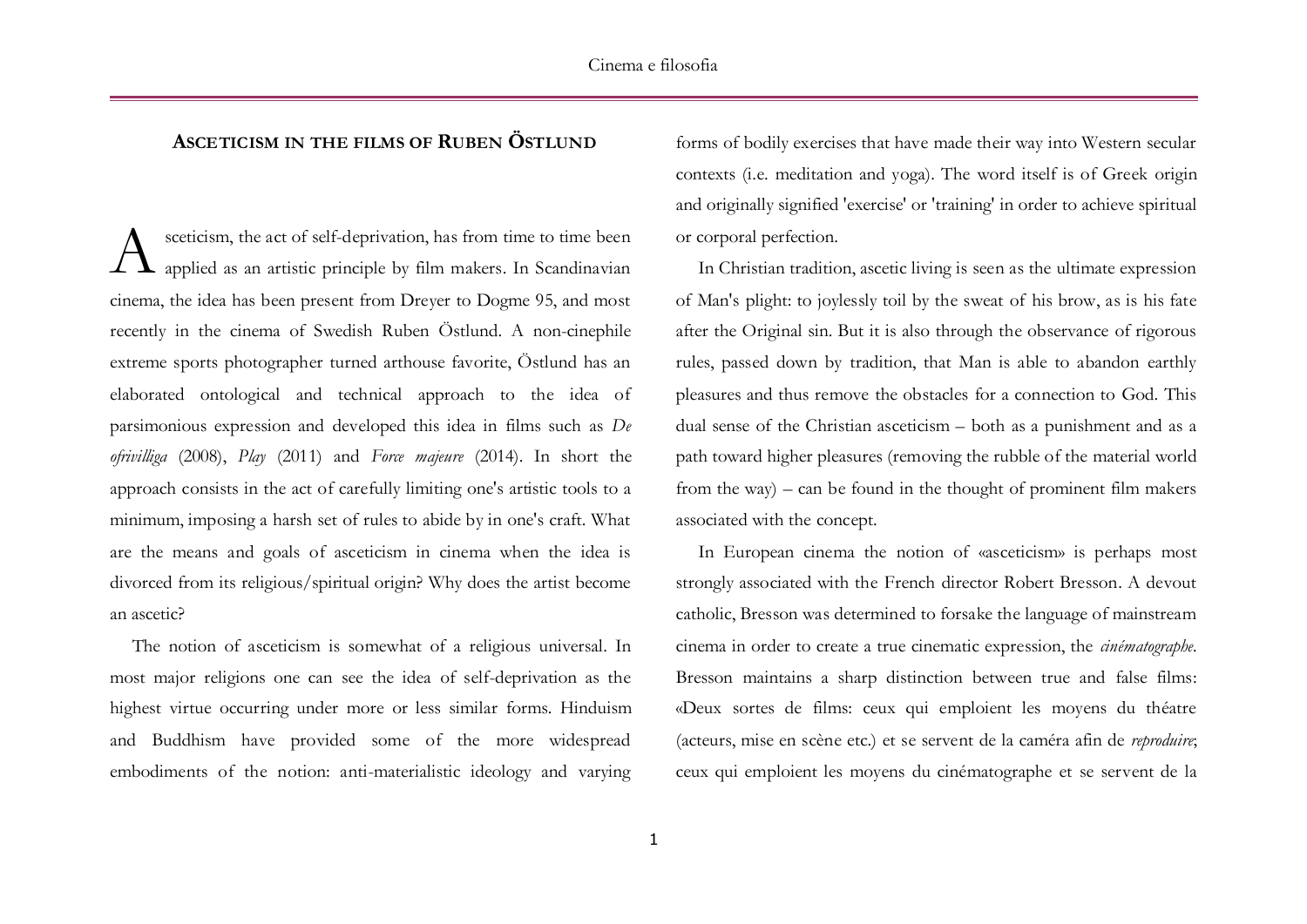caméra afin de *créer*». According to Bresson, the cinematograph is an art of its own. As such it cannot be reliant on set design, acting, music and other independent art forms, lest it become mere "recorded theatre". It is a unique craft, with its proper raw materials to be molded by the artist: «Le cinématographe est une écriture avec des images en mouvement et des sons». The ascetic film maker must observe two principles: «Me débarasser des erreurs et faussetés accumulés. Connaître mes moyens, m'assurer d'eux». And the path towards mastering the craft is parsimony and self-restraint: «La faculté de bien me servir de mes moyens diminue lorsque leur nombre augmente.» 1

The ideas expressed above do not explicitly make reference to spiritual or religious experience, but it is clear from the structure of Bresson's thought that Christian asceticism has furnished him with a (practically unattainable) ideal, which can only be reached through a strict rejection of the impurities of mainstream cinema.

If Bresson's asceticism has sprung out of a mode of dualistic thinking, rooted in Roman Catholic tradition, his dichotomy between pure and impure cinema has inspired others that have dispensed with the religious connotations and substituted them with a political/ideological one. The Austrian film maker Michael Haneke has engaged in a battle against "fascist cinema", an authoritarian cinema that

imposes its content on the viewer, rather than inspiring reflection. In his film *71 Fragmente – einer Kronologie des Zufalls* (1994), Haneke follows a young man about to commit a mass murder. In a key scene the young man is playing table tennis against a wall. The take is long and without dialogue. Haneke explains: «First you think, 'Oh, the film maker is using table tennis to show a man who is frustrated and angry, okay we get it'». As the scene drags on for several minutes, the viewers grow skeptic and begin to truly see what is happening in the scene, forgetting what the scene is *supposed* to convey. The inherent ambiguity of Hanekes images and his lacuna-riddled narratives are weapons for combating the "fascist" notion of one truth, one interpretation. All potentially manipulative, imposing means of expression such as background music, camera movement and editing must therefore be kept in check.

This dichotomy between two kinds of cinema – we may call them fascist and emancipatory – may be political or ideological in nature, but in its dualistic structure, the notion bears an unmistakable kinship to the religiously inspired asceticism of Bresson. The corruption of mainstream expression and the redeeming promise of the pure cinema are clearly present in the philosophy of Haneke as well.

Yet another elaboration of the idea of asceticism in cinema was launched by the Dogme 95-movement. The very choice of word *dogma*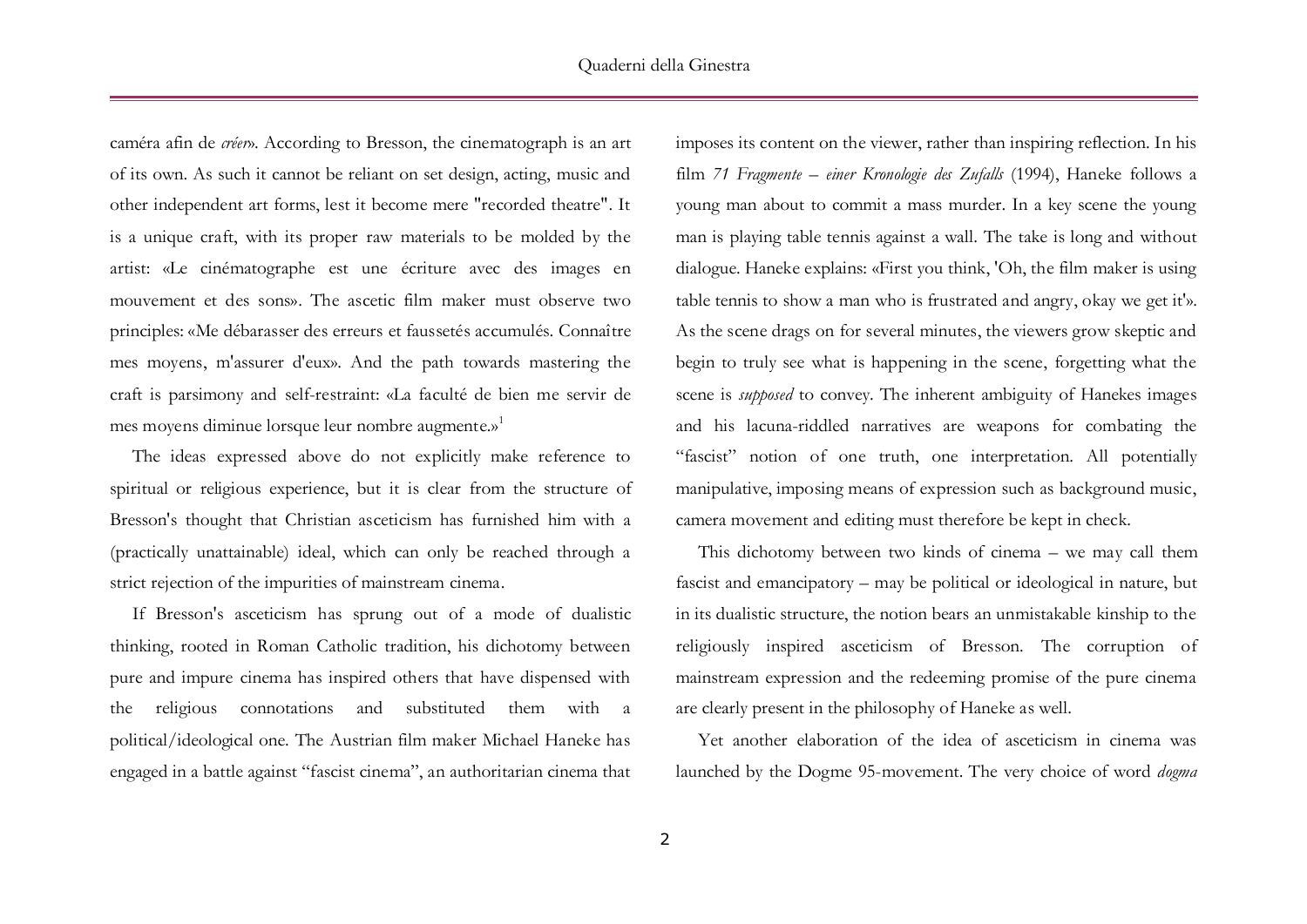and the fact that directors wishing to certify their films as Dogme-films had to adhere to a *Vow of chastity* evoke religious connotations and situates the movement in a Christian context. The stated goals of the movement were to "counter certain tendencies" in cinema today, most notably "the film of illusion" and "a bourgeois perception of art". While the original goals have fallen into obscurity by now, the means by which these tendencies were to be countered are well remembered: no props, no artificial lighting, no non-diegetic music, no genre movies nor superficial action, only handheld cameras etc.<sup>2</sup> Significantly, none of the official Dogme 95-certified films were able to follow the rules exactly because of the very strict way in which the *Vow of chastity* was formulated.

We have seen through the examples above some embodiments of asceticism as a mode of film making, all in one way or another serving the dual purpose of being a harsh exercise intended to humble the artist and purifying the art of cinema itself from decadence, whether it be "filmed theater", "fascism" or "a bourgeois perception of art". But can cinematic asceticism be completely divorced from dualistic, pseudo-Christian thinking?

It is not uncommon in the history of ideas to see the same thoughts reemerge in different time periods and contexts, seemingly without any connection between occurrences. Drawing a parallel from the field of genetics, the evolution of eyes has been found to have taken place independently in at least 40 different species, without any common hereditary basis.

The old idea of cinematic chastity has been applied anew to the film craft by the Cannes-awarded film director Ruben Östlund, internationally known for his pitiless study on the downfall of the nuclear family, *Force Majeure* (2014). In his native Sweden, he debuted as a film maker with his semi-documentary examination of eccentric personalities on the outskirts of Sweden next-largest city Gothenburg, *Gitarrmongot* (2003). The film, both praised and deplored in Swedish press, featured among other characters a young boy with Down's syndrome playing rude punk rock songs on the streets of Gothenburg. This film was followed by *De ofrivilliga* (2008), a brutal examination of the destructive nature of conformity and the stereotypical Swedish avoiding of interpersonal conflicts. Its subject matter and narrative structure do deserve an extensive discussion, but for the present purpose it is important to stress Östlund's craft and mode of expression. Apart from a closing scene where the camera is sitting in an ambulance, rushing through nocturnal city streets, the camera is static throughout the film, the lighting natural, background music absent and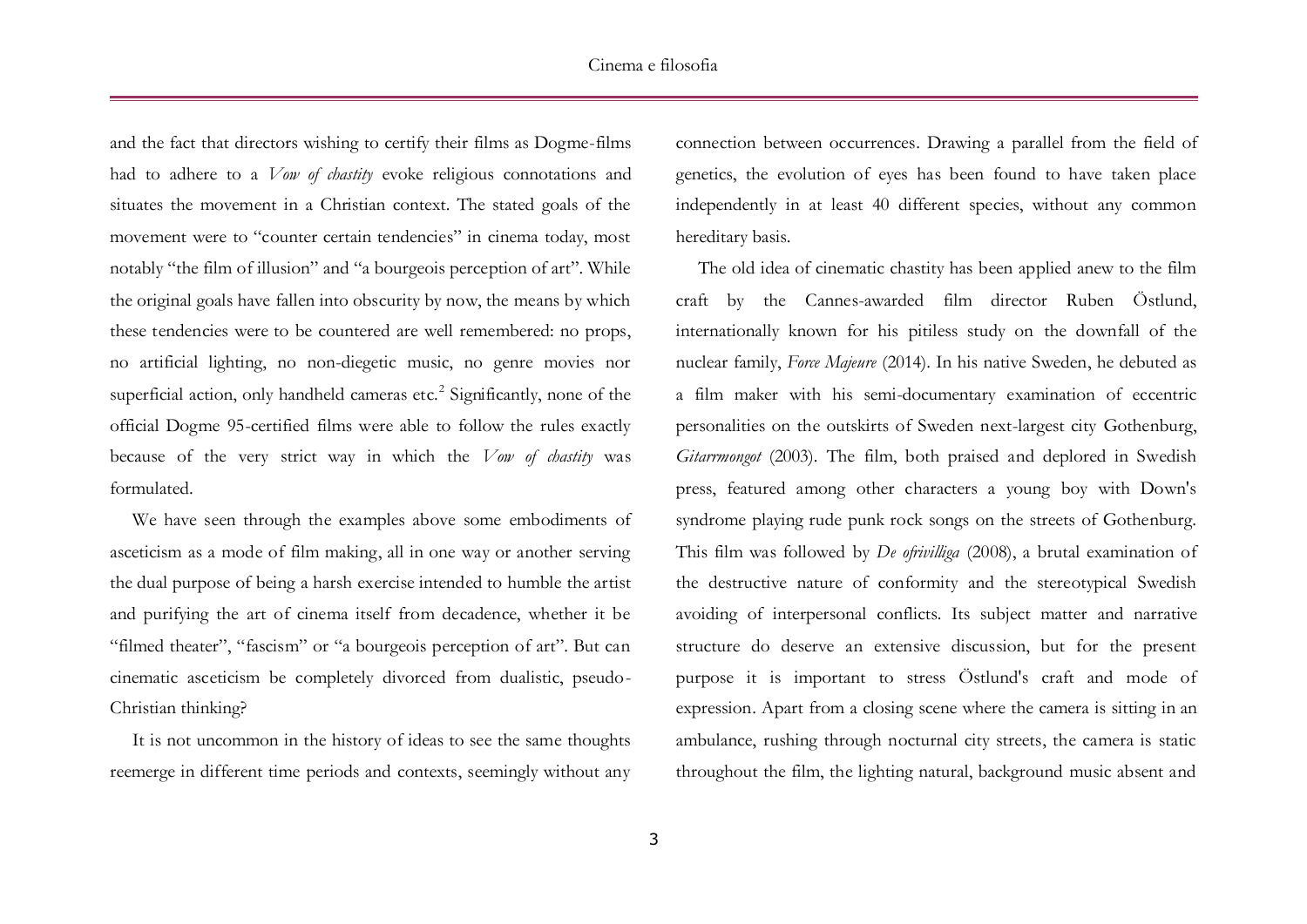the individual stories are told through a series of long, uninterrupted takes, often from angles that conceal rather than display what is happening in the scene. Östlund also features a cast of unknowns and has them acting out scenes with a pre-determined outcome in a semiimprovised manner. The film, then, is a series of carefully framed "clips" featuring uneasy situations in which various pathologies of Swedish society are laid bare through very concrete everyday situations.

In the history of cinema, as the art form evolved from long, static takes towards a montage-based expression, where the actions were analyzed into components and pieced together through the use of editing techniques, the cinematic expression also underwent a change from showing actions to implying them, or manipulating the viewer into reading into the images content that was not actually shown, as famously noted by André Bazin in his *L'Ontologie de l'image photographique<sup>3</sup>* . The refinement of the montage technique made it possible for cinema to more forcefully manipulate the viewer and to present the world in a manner which was unique to cinema. For many, thus, the art of juxtaposing of images to incite and create emotional or intellectual responses in the viewer is the very essence of cinematic expression.

Why then, does a modern film maker decide to dispense with this

most cinematic of film tools – the montage? The reasons, for Östlund are part technical, part ontological in nature. Firstly, Östlund started his film making career filming downhill skiing and discovered that the long, unedited take of a skier was a much more compelling sequence than an edited one, since editing can be used to smooth over mistakes and combining different takes into an illusion of a single skiing performance. The more attentive viewers will see through the deception, while the long, unedited take will be perceived as showing reality as such, as it were. For Östlund, the long take is a way to convey the image he has of reality to the viewer in a direct, unadulterated manner.

But besides being a means of fidelity to one's perception of the world, the self-imposed limitation of the unedited take and static camera are a spark of creativity. In an interview that the present author conducted with Östlund in the summer of 2010, he explained his ascetic approach in the following way: «If I want to capture a situation on film, there will always be an abundance of possible ways in which to do it. The possibilities are so numerous that they drain creative energy. Now, if I instead decide to observe certain formal constraints, such as only filming from a given angle, using a still camera, not editing within a scene and so forth, it suddenly becomes clear to me what my options